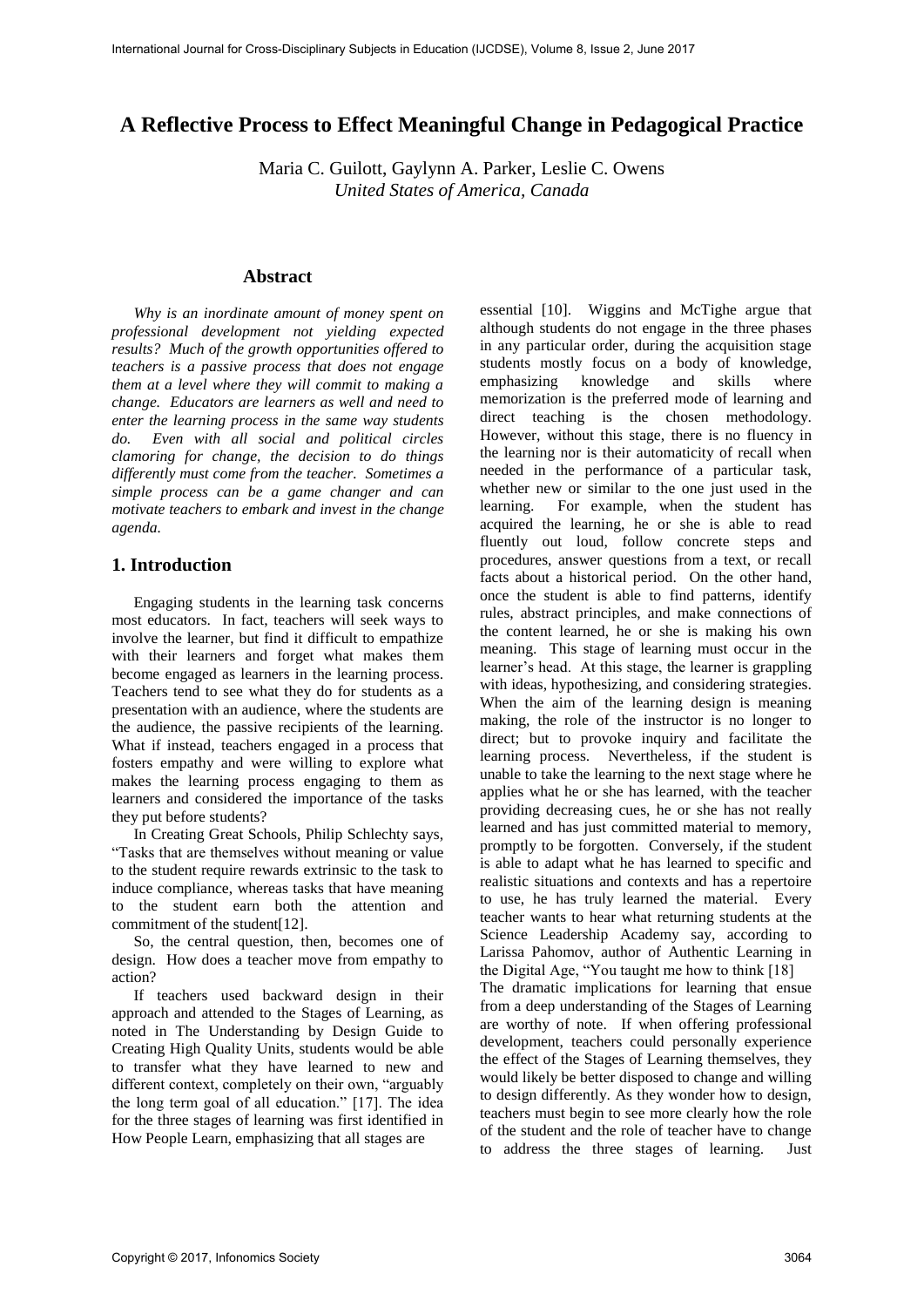following the exact same format of delivery, where the teacher tells and students memorize will only perpetuate the problem students have now when they have to downshift from their world of high tech and adapt to the current model of instruction.

## **2. Research Model and Pilot Results**

A simple process that helps teachers empathize and understand themselves the impact of the Stages of Learning will be described. What if instructors looked at common, everyday practices that all teachers already use or have endured in classrooms themselves over the years? Common practices were first identified in A Value Added Decision [3] when working with a school of medicine as the teaching physicians redesigned their instructional program. Typically, even after experiencing extensive professional development, teachers in general will revert to that which is familiar and comfortable and has delivered results of some sort over the years. The list of identified strategies can vary with the grade levels but most are standard practices across K-12 schools and universities.

Following is a list of "tried and tested" pedagogical ideas selected for purposes of this discussion. At the center of this discussion are the Stages of Learning and the idea of engagement. Teacher participants are asked to identify for themselves what they, as learners, need to make a particular pedagogical practice yield the best results for them individually. The research tool is flexible and will yield tremendous insights for teachers and administrators alike. Listed below are the tried and true pedagogical practices which became our research tool.

| <b>Learner Situation</b>       | What conditions must  |  |
|--------------------------------|-----------------------|--|
|                                | be present for you as |  |
|                                | the learner?          |  |
| 1. When is <b>reading text</b> | When                  |  |
| engagement in meaning          |                       |  |
| making, leading<br>to          |                       |  |
| transfer?                      |                       |  |
| 2. When is <b>completing a</b> | When                  |  |
| worksheet engagement in        |                       |  |
| meaning making, leading        |                       |  |
| to transfer?                   |                       |  |
| 3. When is solving a           | When                  |  |
| <b>problem</b> engagement in   |                       |  |
| meaning making, leading        |                       |  |
| to transfer?                   |                       |  |
| 4. When is <b>talking to a</b> | When                  |  |
| <b>peer</b> engagement<br>in.  |                       |  |
| meaning making, leading        |                       |  |
| to transfer?                   |                       |  |
| 5. When is <b>classroom</b>    | When                  |  |
| discussion engagement in       |                       |  |

| meaning making, leading                          |      |
|--------------------------------------------------|------|
| to transfer?                                     |      |
| 6. When is listening to a                        | When |
| engagement<br>lecture<br>in                      |      |
| meaning making, leading                          |      |
| to transfer?                                     |      |
| 7. When is taking notes                          | When |
| engagement in meaning                            |      |
| making, leading<br>to                            |      |
| transfer?                                        |      |
| 8. When is writing a                             | When |
| paper engagement<br>in                           |      |
| meaning making, leading                          |      |
| to transfer?                                     |      |
| 9. When is working on                            | When |
| the computer or<br>some                          |      |
| other form of technology                         |      |
| engagement in meaning                            |      |
| making, leading<br>to                            |      |
|                                                  |      |
| transfer?                                        |      |
| 10. When is working on a                         | When |
| project engagement<br>in                         |      |
| meaning making, leading                          |      |
| to transfer?                                     |      |
| 11.<br>When is <b>doing</b>                      | When |
| homework engagement in                           |      |
| meaning making, leading                          |      |
| to transfer?                                     |      |
| 12. When is making a                             | When |
| presentation engagement                          |      |
| meaning<br>making,<br>in<br>leading to transfer? |      |

In October 2016, one group of instructors in Raleigh, North Carolina, participating in the activity expressed their thoughts and captured them as a group. Following are their ideas in two categories for what makes learning engaging in a manner that takes the learner to meaning making that leads to transfer. Each participant was asked to complete the form individually first. Then, the group shared their findings publicly so that what may have been implicit is now explicit. Since everyone is asked to share, no one in the group is given a pass. In this way, all participants, with no exceptions, are invested in the process. The results of this activity are not what a researcher discovered from a participant group. The results relate directly to the members of the group gathered. The facilitator of this process must seek clarification so that there are no misunderstandings. The participating group owns all ideas captured and can build on this collective wisdom to create better designs for pedagogical practice. In A Value Added Decision, the researchers noted one teacher's response in Alberta, Canada that captured the essence of teacher responses once they have experienced the process themselves,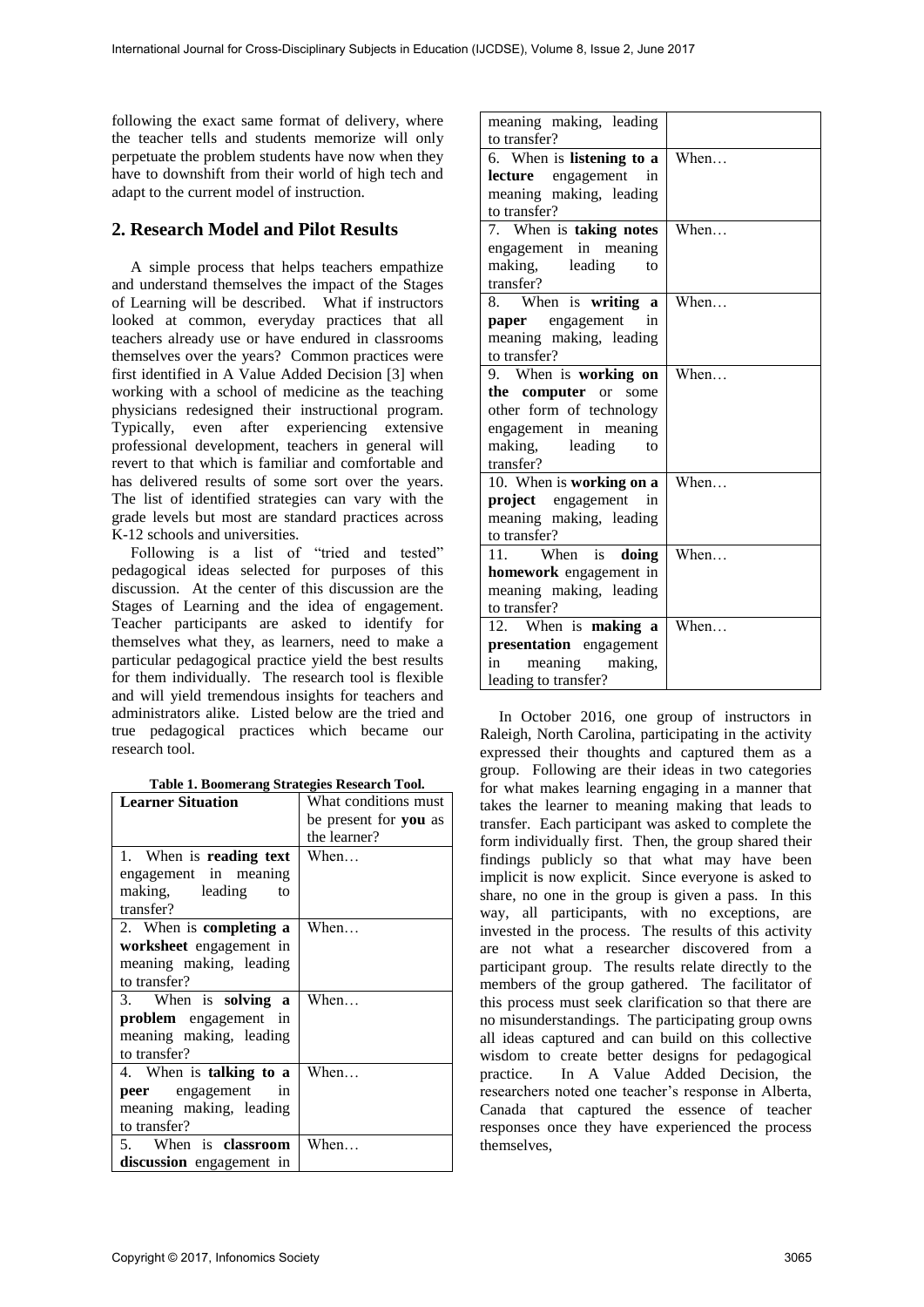"It was good to hear different strategies that people use in the classroom and also to hear how each of us learns and thinks differently, recognizing that our students would be even more diverse than our small group. It was also nice to know that we could discuss teaching strategies and not be evaluated on recognizing our own flaws, but instead see them and think of how we could fix them to take students to deeper depths of learning." [3].

### **3. Research Findings**

Following is an example of responses of teachers from North Carolina.

#### **Tried and Tested Teaching**

1. When is reading text engagement in meaning making leading to transfer?

#### **What conditions must be present for you as the learner?**

- When the text is well written
- When it's interesting
- When it satisfies curiosity
- When it's accessible
- When I can annotate it
- When I am Not pressed for time

• When I can take Active- notes, underline and highlight

- When I know why the reading is important
- When it is relatable to my own experience
- When we can have a discussion afterwards

• When I see connections & patterns with previous readings

#### **2. When is listening to a lecture/direct teaching engagement in meaning making, leading to transfer?**

- When it is entertaining/ engaging
- When the expertise of the speaker can be trusted
- When the lecturer is excited about what she/he is sharing
- When it is applicable to my own needs
- Helps me organize my thoughts
- When the subject & speaker merge into one

• When I feel lecture is "taking me there" – getting me to the learning

• When the speaker uses good story-telling techniques

• When the person is knowledgeable and conveys information with compelling stories

- When there is structure/organization
- When the speaker incorporates humor
- When I have an opportunity to take notes
- When there are frequent comprehension checks
- When the speaker provides the big picture

• When there is variety in speaker's voice (not monotone)

- When the speaker is animated
- When there is interactive learning throughout

A quick read of their responses that avoid duplications makes the case why teachers like the process and do not feel in the least bit threatened, judged, or evaluated. As the teacher from Alberta, Canada explained, the process allows for teachers to share and reach a certain level of confidence that what they contribute is actually adding value to the general body of knowledge, to what they already know personally, and to what their peers know as well.

Most of these tried and tested practices have been maligned and contrasted to more innovative methods. In fact, a careful review of the list would just point to what critics say teachers are doing that is not working. However, if an instructor using the lecture method, for example, were to incorporate most of the ideas identified by the participants above, the level of engagement for the learner would increase and meaning making, leading to transfer would occur. Interestingly enough, when teachers fail to embrace the implementation of a new strategy touted by the researchers as one that will yield a high effect size, they have their own opposite research that supports their decision for no implementation. For example, EducationNext, published a research study from Harvard, Sage on the Stage that expresses the polemic on what makes an effective teacher [11]. In recent years, a consensus has emerged among researchers that teacher quality matters enormously for student performance. Students taught by moreeffective teachers learn substantially more over the course of the year than students taught by lesseffective teachers. Yet little is known about what makes for a more-effective teacher [11].

The research from Sage on Stage concluded that the lecture portion of direct instruction is one strategy that has been severely attacked as detrimental to achievement. On the other hand, when John Hattie identifies the effect size of certain influences on achievement, direct instruction has a .82 correlation where 1.0 is defined as increasing one standard deviation, a huge impact on achievement. Clearly however, after reviewing what teachers need in a lecture as expressed in below, the similarity to a Russian doll, where one doll is nested in another and so forth, is clear for direct instruction/lecture. If the instructor incorporates what teachers said they need to make the experience one that leads to meaning making and transfer, then direct instruction/lecture ceases to be a droning of words from a big talking head that ignores the students. Direct instruction comes in as the third highest on the part of the teacher as far as effect size is concerned, according to John Hattie's research that used 1200 metaanalyses to arrive at his conclusions. A Visible Learning website has demystified the process and summarized the research results and the process as follows.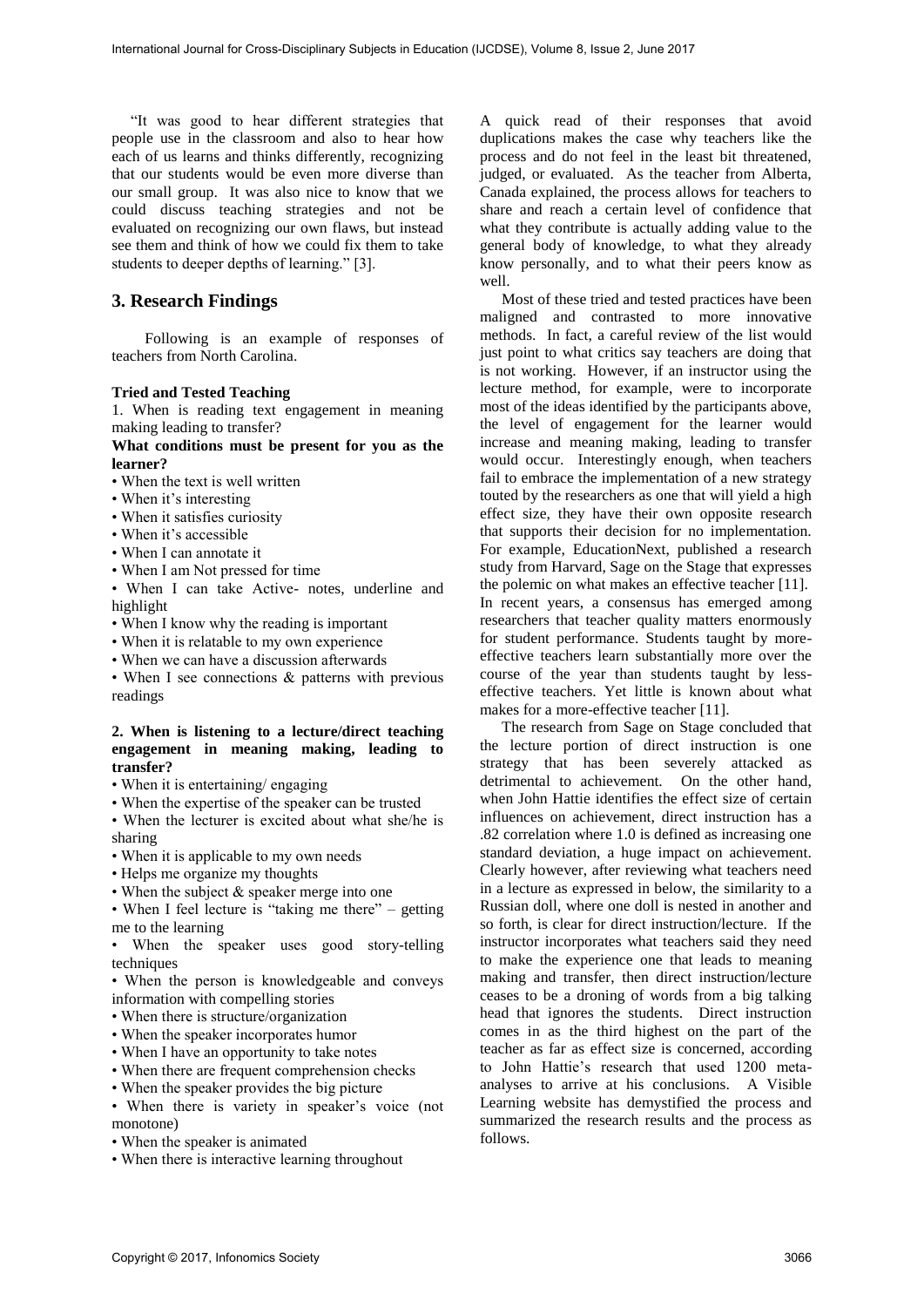John Hattie's meta study Visible Learning [5] is a milestone of educational research. The Times Educational Supplement called it 'holy grail of teaching'. Hattie's book gives an evidence-based answer to the question 'What works best for students' achievement?'

Hattie's book is designed as a meta-meta-study that collects, compares and analyses the findings of many previous studies in education. Hattie focuses on schools in the English-speaking world but most aspects of the underlying story should be transferable to other countries and school systems as well.

Visible Learning is nothing less than a synthesis of more than 50.000 studies covering more than 80 million pupils. Hattie uses the statistical measure effect size to compare the impact of many influences on students' achievement, e.g. class size, holidays, feedback, and learning strategies [6].

Without delving into philosophical underpinnings and arguments on the improvement of pedagogical practice, participants, who became learners once again during the process discussed above, were able to identify what made each particular strategy useful to them. There was no expert in the room telling them what to do. The entire room was full of experts because everyone knows what they need to learn. The playing field was level and all participants realized that not everyone learns in the same way or needs the same conditions for learning.

A follow-up conversation concerning what they shared would capture what they can commit to doing differently based on the experience. Following is Table 2, a graphic organizer to help capture their thoughts and ideas.

| Tried and<br><b>Tested</b> | What<br>conditions | <b>Teaching</b><br>Learning | and |
|----------------------------|--------------------|-----------------------------|-----|
| <b>Teaching</b>            | must<br>be         | <b>Actions</b>              |     |
|                            | present for you    |                             |     |
|                            | as the learner?    |                             |     |
| 1. When is                 |                    |                             |     |
| reading text               |                    |                             |     |
| engagement                 |                    |                             |     |
| in meaning                 |                    |                             |     |
| making                     |                    |                             |     |
| leading<br>to              |                    |                             |     |
| transfer?                  |                    |                             |     |

**Table 2. Graphic Organizer** 

Teachers can readily see what they and their peers need. If they need these conditions, then obviously the student they teach must need them as well. They already know what they expressed individually. But, seeing the list as a group and discussing it will enrich the experience of teachers as they consider changing their pedagogical practice. Instructors could now refer to their co-created lists as they initiate planning using one of the aforementioned strategies. A quick way to ask

teachers what their new teaching and learning actions will be is by having them jot down on sticky notes their ideas. Once their ideas are on paper, a conversation must follow to cement proposed changes. Essential to helping teachers make the shift is extensive dialogue where teachers are asking and answering questions. If they do not invest in the process, then it will be just another failed instructional improvement attempt on the part of the administration. Teachers will need to accept and embrace the changes they need to help students learn and engage completely in the learning process. Even if the change the teacher chooses appears to be a small one, everyone needs to celebrate with that teacher and support the initial implementation. Anyone who has tried dieting knows that change is extremely difficult and hard to stick to in the face of opposition or personal comfort. So, little changes adopted and adapted will work, not those imposed from above.

If this process has worked for commonly held teaching methods, what would happen if it were applied to more innovative practices? Teachers could begin to explore what each practice means to them and identify common misconceptions and/or misunderstandings before they include a particular "hack" into their instructional design. The idea of a hack is taken from the technology world where a user gains unauthorized access to data in a system. In this case, a hack is fully authorized but is a small step into getting full access of successful learning.

# **4. Implications**

This research team recommends that teachers begin with what they already know, what is familiar, common, and habitual. After engaging in an indepth conversation with the familiar and recognizing what their actions will need to be as they design learning for students, instructors develop a level of confidence that they too are knowledgeable about learning, that they do not need an outside expert to indoctrinate them in what is needed to make learning come alive for all students, including themselves. In most cases, teachers can simply create a checklist to make sure that they have addressed the criteria they co-created for a particular tried and tested learning situation and that they have incorporated the three stages of learning so that their students can transfer their learning in the long run and on their own as Wiggins and McTighe would expect [16]. When teachers are ready to drill down deeper and make the shift from current practice to desired strategies, this process makes the transition easier. The educational experts have written extensively and provided literature to support the shift. However, the change does not happen until it is personal in some way. What better way to ease teachers into a complete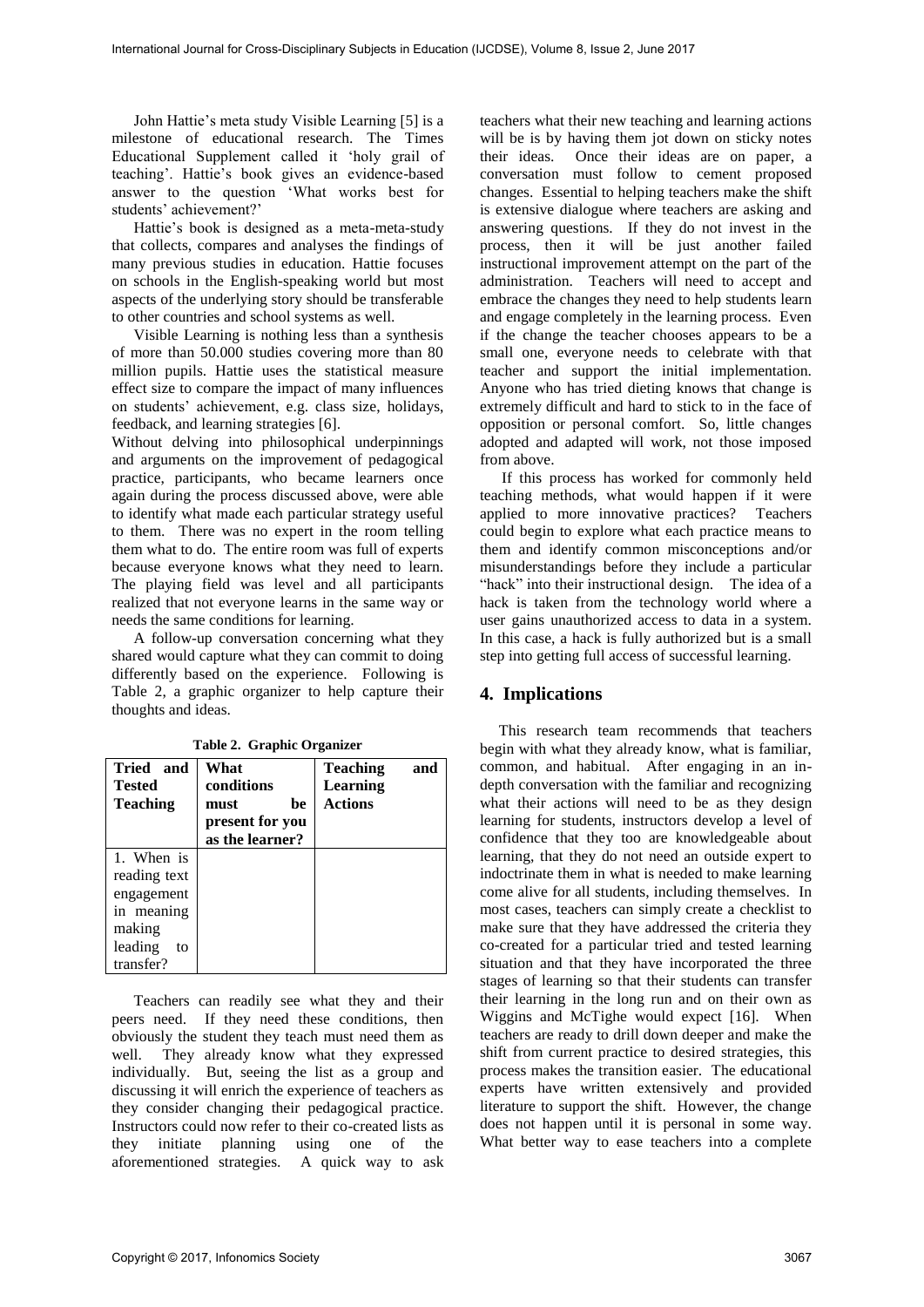paradigm shift than to have them come from personal experience?

By making the situation explicit, teachers are better able to support each other in the implementation of tried and tested or new strategies. To move beyond what is common practice, all instructors need to know how the changes will affect their students and them personally. The most important question that educators face is how do they get their students to transfer? What do they need to change? What do they need to offer? How do they make learning real for everyone?

Current research maintains that colleges and universities as well as K-12 institutions are not taking students to transfer. In fact, in an article in eCampus News, Re-inventing Higher Ed, titled 4 Reasons Why a Generational Skills Gap Exists Today - and Isn't Closing, Geoff Irvine says, "Today's students believe that they are better prepared than ever to enter the workforce. However, their hiring counterparts think that the millennial generation is the most ill prepared to date - still. Incidentally, this same study revealed that employers give hiring preference to candidates who have realworld experiences; unfortunately much of what is offered today in academia isn't terribly "real world." This claim is supported by a 2015 study by Hart Research Associates conducted on behalf of the Association of American Colleges and Universities. The result of interviewing 400 employers allowed the study to note make the following observations:

\*Employers value the ability to apply learning in real-world settings and broadly endorse an emphasis on applied learning experiences in college today.

\*88% think that it is important for colleges and universities to ensure that all students are prepared with the skills and knowledge needed to complete an

applied learning project.

\*73% think that requiring college students to complete a significant applied learning project before graduation would improve the quality of their preparation for careers.

\*60% think that all students should be expected to complete a significant applied learning project before graduating.

\*Large majorities say they are more likely to consider a job candidate who has participated in an internship, a senior project, a collaborative research project, a field-based project in a diverse community setting with people from different backgrounds, or a community-based project [7].

 When the World Economic Forum published The Future of Jobs and Skills in 2016, the top four skills in rank order were the following:

- 1. Complex Problem-solving
- 2. Critical Thinking
- 3. Creativity
- 4. People
- 5. Management

The correlation between what employers say they need in new hires and what the World Economic Forum published as the top skills necessary is obvious. To be able to accommodate the demands of the workplace in the 21st Century, instructors at all levels must identify what is yielding positive results and what is not. If students are nodding off, appear completely disengaged in the learning, commit only to a grade or refuse to play school any more, the mandate is set.

Despite best efforts, achievement remains the same. Ironically, the process skills required by the employer community are not addressed directly in the array of wholesale solutions. If, in fact, for example, complex problem solving were given the attention it needs, then the tasks that learners are asked to do would look completely different. Students would need to be confronted with messy, complex tasks on a regular basis and would need to discern strategies and processes to solve the problem. Feedback would then become critical, not simply accidental. Self-assessment would not be a byproduct; it would be an essential component [14]. Tim Urban, in his Wait But Why blog, describes the exponential rate of change in artificial intelligence. "The chunk of time between 1995 and 2007 saw the explosion of the internet, the introduction of Microsoft, Google, and Facebook into the public consciousness, the birth of social networking, and the introduction of cell phones and then smart phones." Urban describes how a journey for a person from 1750 "when the world was in a permanent power outage, long-distance communication meant either yelling loudly or firing a cannon in the air, and all transportation ran on hay," would be shocking. The time traveler would be confronted with all our modern technology including cell phones with all their capabilities, computers, automobiles, airplanes, etc. However, that same time traveler might not be as shocked by our classrooms. When Urban describes the three kinds of artificial intelligence, he asserts that currently humans live in a world of Artificial Narrow Intelligence and that cell phones, cars, etc. are examples of a "machine intelligence that equals or exceeds human intelligence or efficiency at a specific thing." [13]. Predictions are that the rate of change in the next ten years will witness unbelievable technological changes that will alter human life as it is now. However, as stated earlier, the classrooms are still much like they were 220 years ago. Academia remains resistant to change, even in the face of accelerated changes all around.

Change is no longer an option. Academic leaders have a mandate to meet the challenges of change, which is inevitable. Managing change is the only recourse for the education world. If and when teachers accept the challenge and recognize that their teaching strategies constitute the foundation for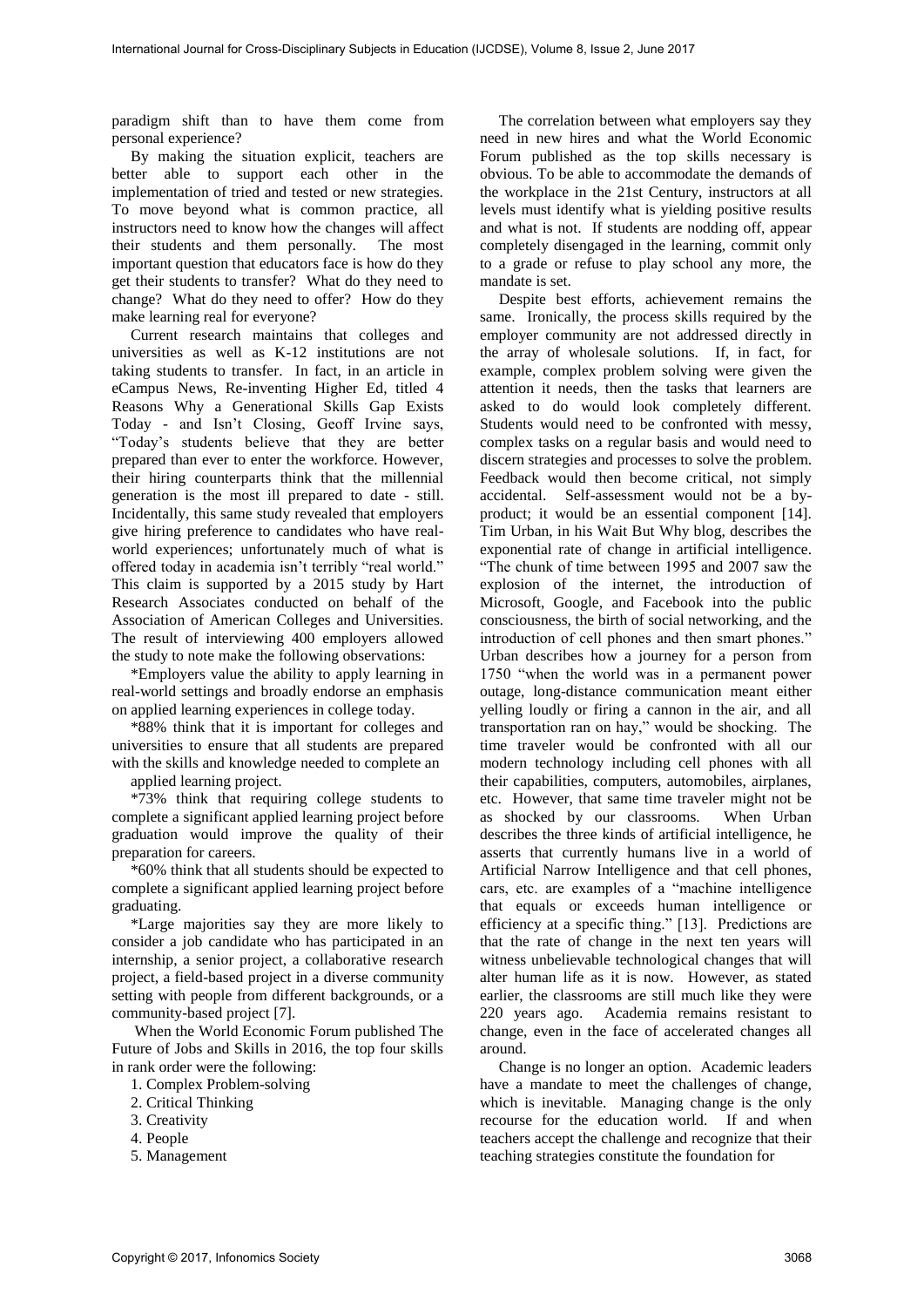Table 3. Table 3: Six Ideas Hack

| <b>Learner</b> situation                                                                                                      | What conditions must<br>be present for you as<br>the learner? | <b>Teaching and Learning</b><br><b>Actions</b> |
|-------------------------------------------------------------------------------------------------------------------------------|---------------------------------------------------------------|------------------------------------------------|
| 1. When is learning collaboration skills<br>engagement in meaning making, leading to<br>transfer?                             | When                                                          |                                                |
| 2. When does getting feedback engage me<br>in meaning making, leading to transfer?                                            | When                                                          |                                                |
| When is shifting the ownership of<br>3 <sub>1</sub><br>assessment to me engagement in meaning<br>making, leading to transfer? | When                                                          |                                                |
| 4. When is authentic/real world learning<br>engagement in meaning making, leading to<br>transfer?                             | When                                                          |                                                |
| 5. When is assessing what matters most<br>engagement in meaning making, leading to<br>transfer?                               | When                                                          |                                                |
| When is using thought-provoking<br>6.<br>questions engagement in meaning making<br>leading to transfer?                       | When                                                          |                                                |

meaningful learning, conversation, collaboration, and explicit support must follow. Peer support that is not "inflicted" from above is what teachers need and appreciate. Just like all learners of the 21st Century, teachers gravitate to sound bytes that do not tell the whole story and leave substantial pieces of the conversation unsaid. What is needed is a way for teachers to work together in a supportive capacity to effect the changes they must make in their instructional design, regardless of the discipline,

Following are six ideas from the current literature that may be explored using this process. These ideas could be considered "hacks" because they begin as small changes that yield big results when implemented in a deliberate and sound manner. Table 3 contains these six ideas in an easily identifiable format.

When the change is fairly new to the teacher's pedagogical practice, learning leaders will need to guide the process and point teachers to read or view

particularly in secondary and post-secondary learning. A process, such as the one detailed earlier in this discussion that causes teachers to examine what they will need to make meaning that leads to transfer when confronted with a particular learning situation is essential. Such a design can be the event that jumpstarts teacher engagement toward committed change in pedagogical practice that will attempt to address the deficits noted in the study referenced in e-Campus News [2].

something that can yield sound bytes they can retain. The six processes listed above are drawn from the current literature and command volumes of studies and ideas. However, if school leaders are trying to implement any of them, much pre-work is needed to break down the complexity of the idea or process into useable parts that teachers can begin using immediately.

Across grade levels and for some time, educators have been discussing that learning is a social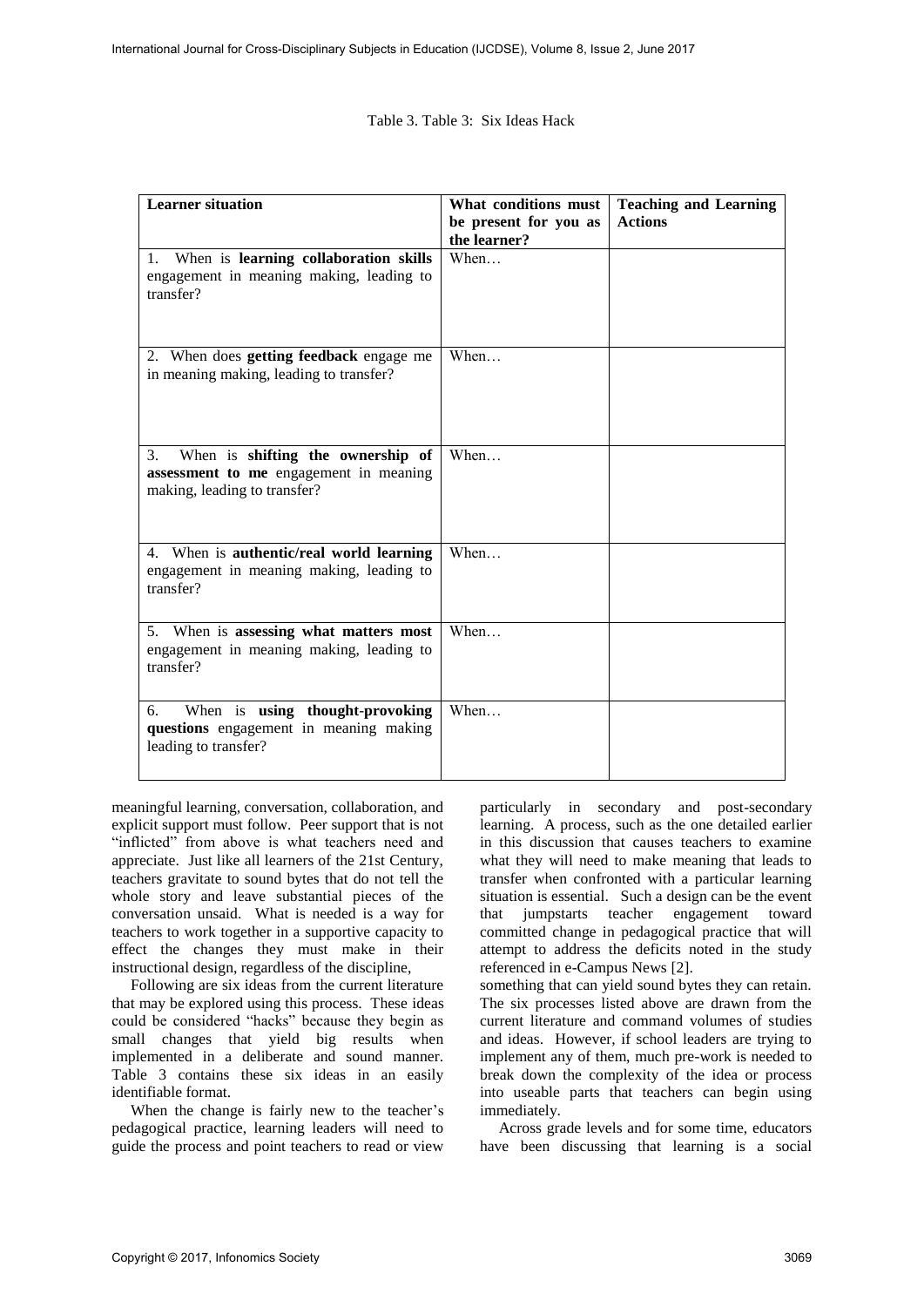function that requires interaction. The Cooperative Learning process was developed to improve student engagement. However, to ensure the successful implementation of the cooperative learning process, the instructor carries most of the responsibility and slowly releases it to students. According to Luz Maria Zañartu Correa, collaborative learning is basically centered on the use of dialogue, of negotiation, of language, and learning by explanation. She further states that in a collaborative environment, there is less structure, and students are working towards independence [18].

Presently, the trend is toward collaboration, yet there is an assumption that teachers will automatically know how to incorporate it into their instructional design. If instructors are looking for ways to engage learners in collaborative experiences, an excellent reference that can be readily implemented is R. Cooper and E. Murphy's Hacking Project Based Learning. A section in the book provides a full implementation blueprint, beginning with defining and modeling what collaboration looks like, sounds like, and feels like in order to offer teachers a clear path to collaborative success, whether among students or adults. The process is the same and transfers nicely into the world of work [1]. If the pushback is that, given the amount of content to cover, there is no time left to teach such skills that students "should" already know, and then teachers will need "permission" to stop to teach the skills needed for collaboration. Sadly, at any point along the educational continuum, finger pointing and faultfinding seem to run rampant [18].

The second idea is to forward the need for feedback which John Hattie has identified, as of 2015, as carrying a .7 effect size on student achievement. In other words, less teaching and more feedback yields a higher achievement [6]. This idea seems counterintuitive because many teachers still hold on to the notion that covering more content will yield positive results in learner achievement. The opposite is actually true. Teachers must build in time to process results and apply the learning. In "Applying the Science of Learning to the University and Beyond," Halpern and Hakel note that "The single most important factor in promoting transfer is 'practice at retrieval.' This principle means that learners need to generate responses, with minimal cues repeatedly over time with varied applications so that recall becomes fluent and is more likely to occur across different contexts and content domains. Simply stated, information that is frequently retrieved becomes more retrievable." [4]. However, once again, the pushback is generally related to the amount of content to cover in the limited amount of time provided. Nevertheless, if feedback continues to have such a positive impact on achievement, then educators must build in time to provide it. Once again, if teachers experience themselves what

feedback does to improve their own learning, they will begin to accept and ultimately to pursue how to provide much needed feedback into their pedagogical practice.

Another practice that educators recognize is critical if learners are to become self-directed and pursue inquiry on their own is self-evaluation. In 2015, John Hattie's work on Visible Learning concluded that self-reported grades or self-evaluation had a 1.33 impact on student achievement [5].

This level of impact is not only substantial; but significant as well. So how does an educator, programmed to believe that only the teacher can determine the predicted level of success for the learner begin to turn the student into being the primary evaluator of his or her own learning in a productive manner for the student? Teachers struggle with the idea of releasing that responsibility completely to the students. Besides the fact that school authorities and parents expect teachers to be the primary evaluator, in many cases the teacher assigning grades is the only approved and legitimate process for evaluating student performance. However, once the realities are confronted, the struggle can be minimized if student self-evaluation is openly discussed in a group setting where teachers share what would help them as learners. Once again, hearing from peers what they value and what they consider important becomes an illuminative process that can ultimately yield the results needed. In many cases teachers feel they need "permission" to offer students opportunities to self-assess in a manner that can be counted that does not forgo accountability for the learner. As Halpern and Hakel state, "The underlying rationale for any kind of formal instruction is the assumption that knowledge, skills and attitudes learned in this setting (university) will be recalled accurately, and will be used in some other context at some time in the future. We only care about student performance in school because we believe that it predicts what students will remember and do when they are somewhere else and some other time. Yet we often teach and test as though the underlying rationale for education were to improve student performance in school. As a consequence, we rarely assess student learning in the context or at the time for which we are teaching." [4]. As powerful as the research says self-assessment is, ideas for implementation that have been tried and tested are not readily available. Therefore, a conversation of peers concerning this matter is the only way to provide teachers the courage and the practical ideas drawn from personal experience that will help teachers to take the leap and make the necessary changes in student evaluation. Just as students need exemplars to uncover their own strengths, to inform their work, teachers need ideas from their trusted peers as well. Students need to be able to answer,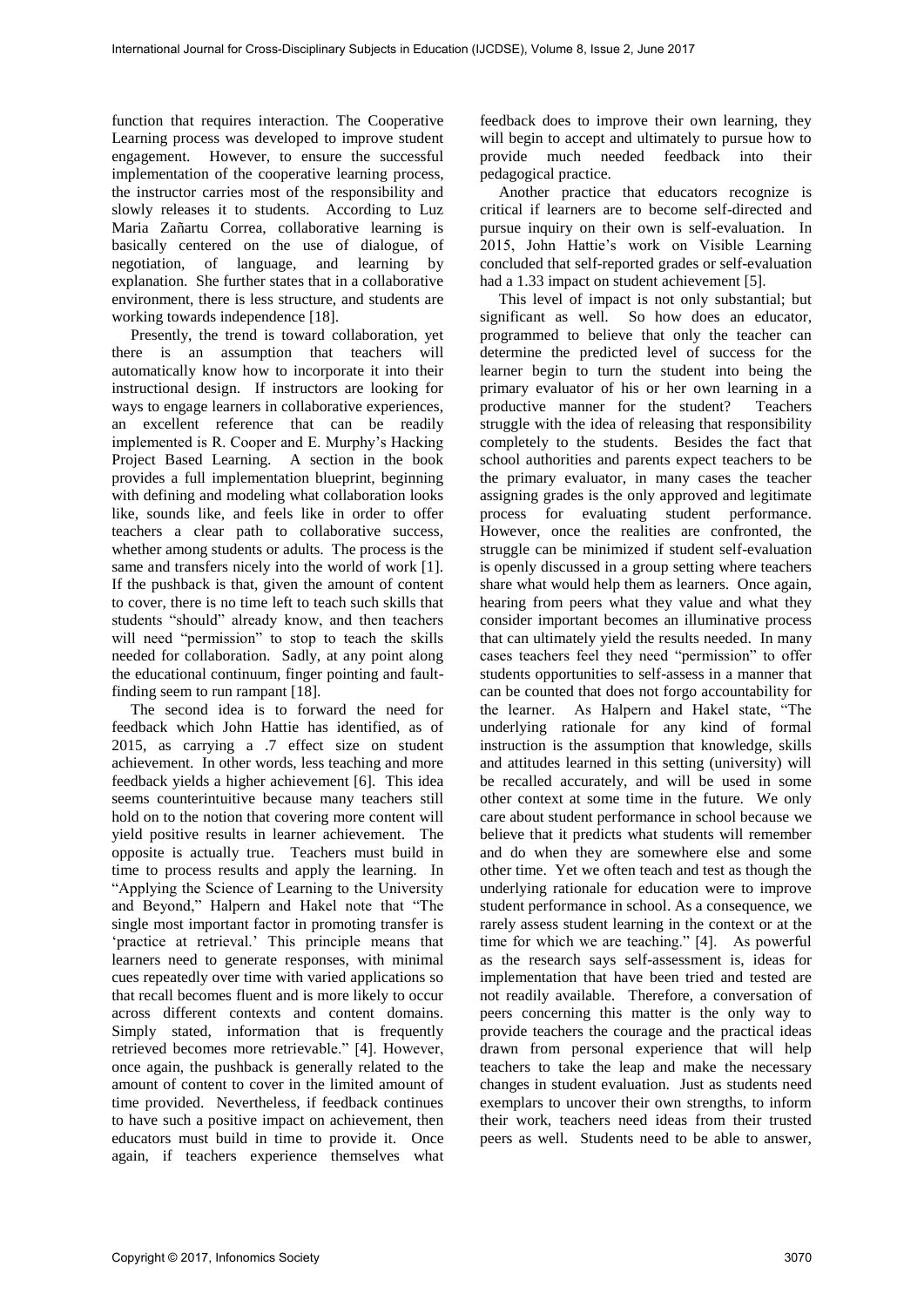"What am I supposed to learn and how will I know when I have learned it?"

The fourth item on the list of innovations is authentic/real world learning. If a student asks, "Why am I learning this?" all teachers want to be able to tell them why without saying because it's on the high stakes test. When anyone is asked what makes a particular strategy meaning making leading to transfer, the temptation is to say, "When it's relevant." The challenge then becomes what makes learning relevant. At the risk of offering circular thinking, learning is relevant when it is connected to the real world, when it has meaning to the student. When teachers pose as learners and attempt to answer that question, they will observe that anything that is project-based is more likely to approximate real world learning than studying from a textbook. So how does a teacher create this relevancy and authenticity in a project so that the learning has depth and rigor and isn't just a waste of time? One question teachers need to ask themselves is, "How and where is what I teach used in the world outside of school? How can I approximate that experience?" The closer the connection to real world projects that draw the outside world into the academic setting, the more authentic the learning becomes. For example, if the teaching of math is just about problems disconnected from life, the processes used to solve the problem are promptly forgotten. Basically, the teacher seeks to design learning that throws the learner into ambiguity because no thinking is activated without ambiguity. Nevertheless, as teachers create challenges that connect students with real world experiences directly connected to the content, they must first identify high impact material that encourages creativity and exploration as noted by Cooper and Murphy. When the authentic learning episode is based on content that has high impact, the resulting experience will be solid and further promote a culture of inquiry [1].

The fifth hack possibility, assessing what matters most is directly related to the outcomes expected for the learner. Typically, educators assess what is easy to score. Assessing what matters is probably not going to be easy to score and will require exemplars, rubrics, and a clear set of expectations for students. When asked what were the characteristics of an outstanding assessment in their learning experience, educators typically cannot think of anything and must go outside the school setting to offer ideas on what made the assessment work. Actually, instructors creating valid assessments need to ask two questions. First, could the student actually fare well on the assessment and not understand the concept at all? Second, could the student fare poorly on the assessment and understand the concept thoroughly? If the answer is yes in either case, the instructor needs to go back and redesign. What does the assessment actually assess? Memorable

assessments can take on multiple formats and designs and need to maintain student interest alive. One way to assure that the learning will be meaningful is to make sure the learner knows the goal, the audience, the performance, and the scoring criteria such as is the case in the performance task of Understanding by Design of Wiggins and McTighe [15]e.

Finally, one way to signal inquiry to the student and to stimulate engagement is the use of thoughtprovoking questions that allow the student to engage, explore, explain, elaborate, and evaluate. If teachers were asked how they as learners would respond to questions in meaning making, leading to transfer, they would immediately agree that the power of an open-ended question is an obvious motivational tool. The open-ended questions invite the learner into the discussion. The danger happens when questions posed can be answered after a brief Google search. McTighe and Wiggins have written a book on essential questions, a main component of Understanding by Design [8].

## **5. Conclusion**

This study acknowledges that following professional development sessions, teachers, with good intention, generally revert back to their comfort zone and engage in their own tried and tested processes without a clear understanding of their rationale. Given that possibility, the research tool used in this study puts teachers back in the learner/empathy mode and makes the learning a community experience. In so doing, teachers see how their peers think, what they need to engage in lasting learning and begin to plan how they can incorporate their findings in their own instructional design. Beyond the tried and tested processes, teachers are often asked to transition into the newest research finding but fall short of their goal. By using this same tool, teachers can engage in the process as a group and begin to see how the idea can actually take shape in their own instructional design and delivery. Therefore, they are able to arrive at transfer in their own learning. The flexibility of the tool is its value for educators at any grade level.

### **6. References**

[1] Cooper, R. and Murphy, E. (2016). Hacking Project Based Learning. Cleveland: Ohio:Times 10 Publications.

[2] eCampus News (2017). Re-Inventing Higher Ed.

[3] Guilott, M. and Parker, G. (2012). A value added decision. Denver, Colorado: Outskirts Press.

[4] Halpern, D. and Hakel, M. (2015). "Applying the Science of Learning to the University and Beyond." Change. Retrieved from http://www.baylor.edu/atl/ doc.